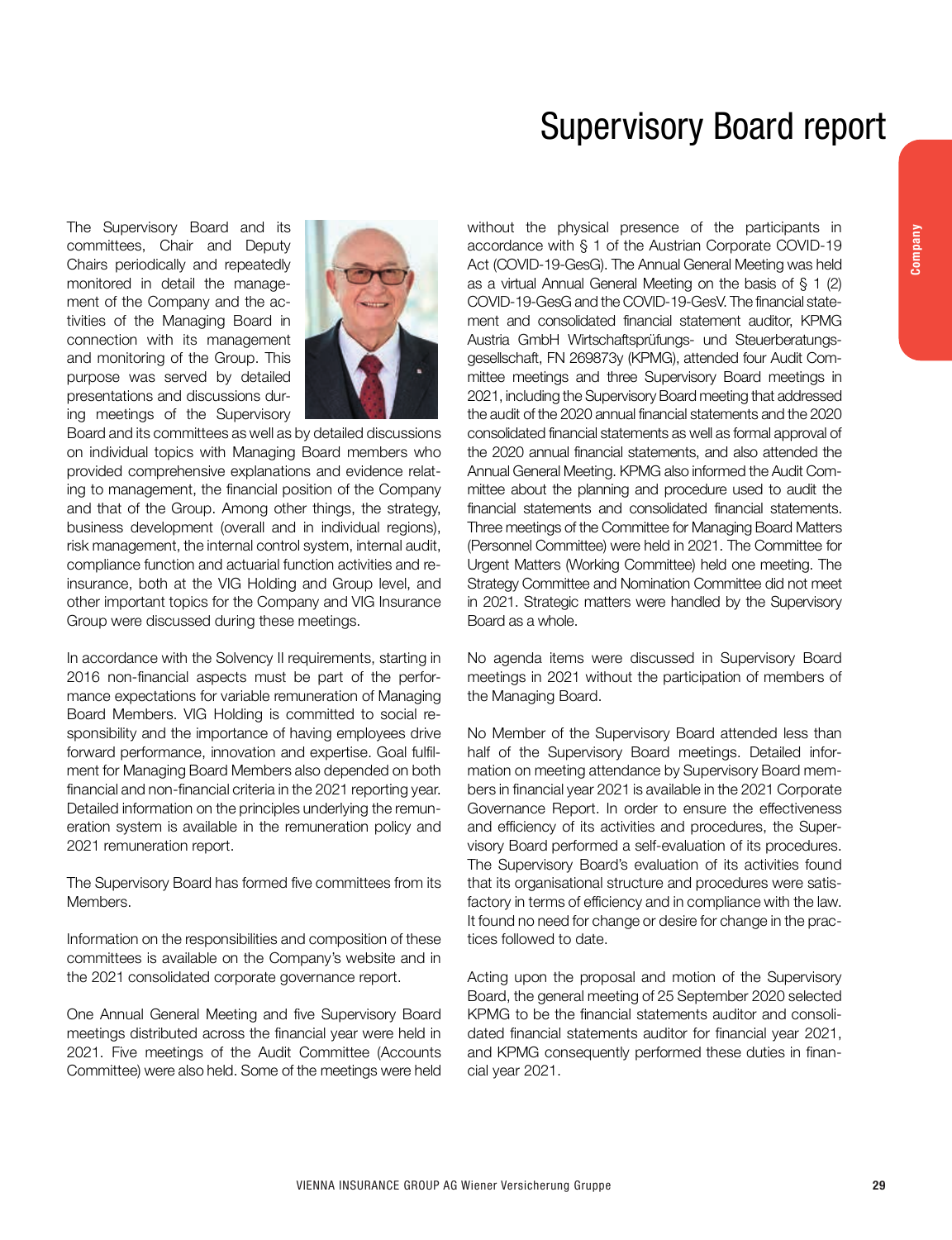The Audit Committee mainly dealt with the following topics in 2021:

During one meeting of the Audit Committee, the members of the committee consulted with the (consolidated) financial statements auditor on specification of two-way communications and audit planning.

By inspecting relevant documents, meeting with the Managing Board and discussions with the (consolidated) financial statements auditor, the Audit Committee was able to monitor the accounting process and the procedure used for auditing the financial statements and consolidated financial statements, and found no facts or circumstances providing grounds for objection. The Audit Committee also reviewed the possibilities of providing recommendations or suggestions to ensure the reliability of the accounting process and, based on the comprehensive information and documents obtained by the Audit Committee during its review, found that the processes that had been established were adequate.

The Audit Committee also reviewed and monitored the independence of the auditor of the financial statements and consolidated financial statements, and after reviewing suitable documents and supporting records submitted to the Committee, particularly with respect to the appropriateness of the fee and the additional services provided to the Company, was satisfied with the auditor's independent status. While reviewing and monitoring the independence of the financial statements auditor and consolidated financial statements auditor, the Audit Committee did not find any circumstances that would raise doubts about its independence and impartiality.

The Audit Committee also dealt with the VIG Holding and VIG Group ORSA reports and the IT security report in 2021 and reported on them to the Supervisory Board. The Audit Committee monitored the effectiveness of the internal control system, internal audit and the risk management system by obtaining descriptions of the processes and organisation of these systems from the Managing Board, the (consolidated) financial statements auditor and the individuals directly responsible for these areas and deemed them, including the IT security measures, to be effective.

The Audit Committee reported on these monitoring activities to the Supervisory Board and stated that no deficiencies had been identified. The Supervisory Board was also given the opportunity during Supervisory Board meetings to verify the functional adequacy of the existing control and auditing systems. In addition, the audit plan and the quarterly reports prepared by the internal audit department were debated by the Audit Committee and the Supervisory Board and discussed with the head of the internal audit department and the Group internal audit department.

The Audit Committee examined the Solvency and Financial Condition Reports (SFCRs) at both the solo and Group levels and reported its findings to the Supervisory Board. No facts or circumstances were found that would have provided grounds for objection.

In 2021, the Audit Committee dealt with the selection of the financial statement and consolidated financial statement auditor for financial year 2022 and also carried out a selection procedure for appointing the financial statement and consolidated financial statement auditor for financial year 2023 and submitted a proposal to the Supervisory Board, with a statement of reasons. It was determined that there were no grounds for exclusion of KPMG or circumstances that would give rise to concerns about impartiality, and that sufficient protective measures had been taken to ensure an independent and impartial audit. The Audit Committee reported to the Supervisory Board on the insights of these evaluations and proposed to the Supervisory Board and subsequently to the general meeting that KPMG be selected as auditor of the financial statements and consolidated financial statements.

The General Meeting selected KPMG as auditor of the financial statements and consolidated financial statements for 2022.

The Audit Committee also received the 2021 annual financial statements, management report, 2021 consolidated corporate governance report and 2021 sustainability report (consolidated non-financial report) from the Managing Board, and reviewed and carefully examined them. The Managing Board's proposed appropriation of profits was also reviewed with respect to capital adequacy and its effects on the solvency and financial position of the Company during the course of this examination.

The Audit Committee also examined the 2021 consolidated financial statements and Group management report. In ad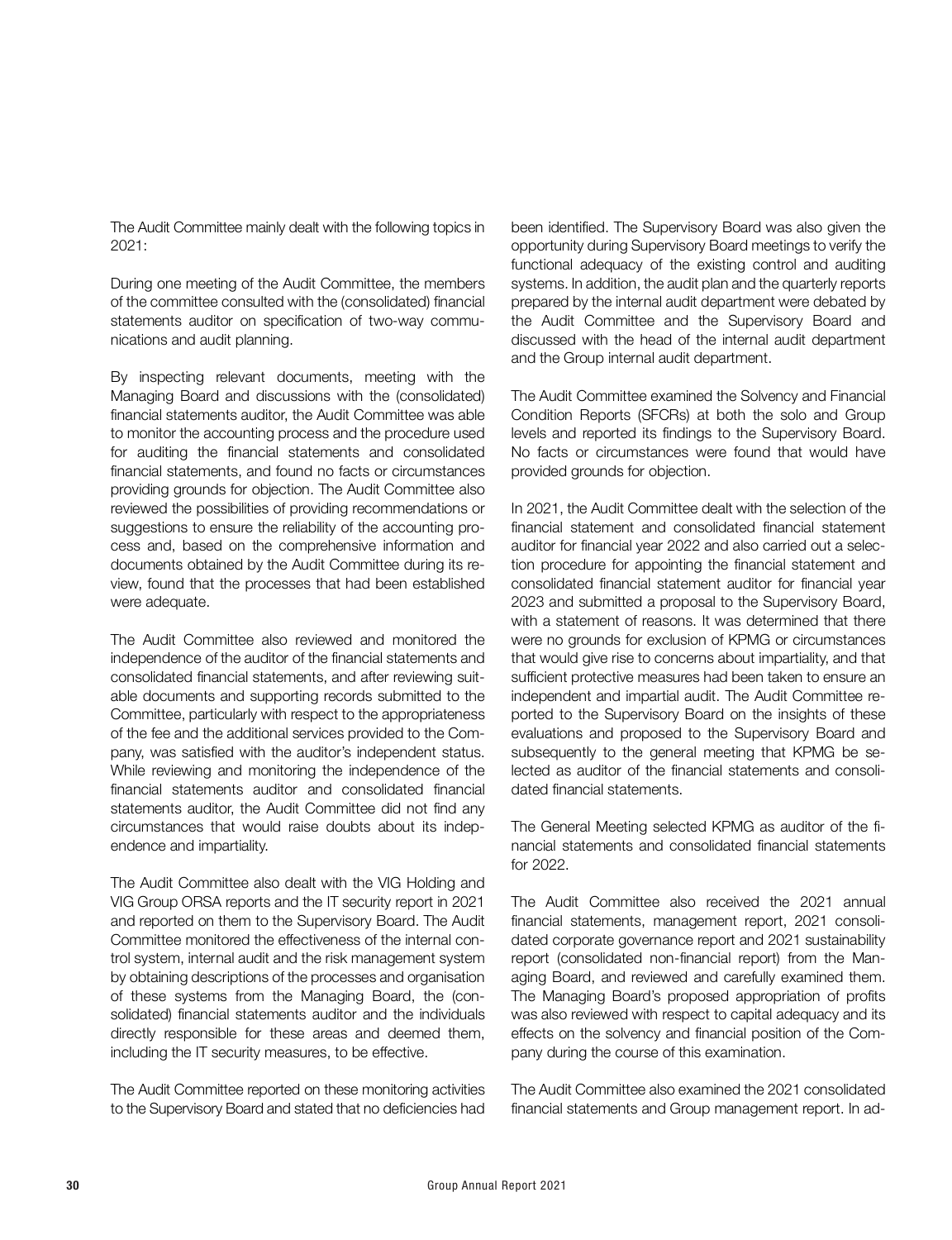dition, the auditor's reports prepared by (consolidated) financial statements auditor KPMG for the 2021 annual financial statements and management report and the 2021 consolidated financial statements and Group management report were reviewed by the Audit Committee and examined. As a result of this examination, a unanimous resolution was adopted to recommend to the Supervisory Board that the annual financial statements be accepted. The Supervisory Board found no grounds for objection.

The (consolidated) financial statements auditor provided the Audit Committee with an additional report in accordance with Art. 11 of Regulation (EU) No. 537/2014 on specific requirements regarding statutory audit of public-interest entities that explained the results of the financial statements audit and consolidated financial statements audit. This additional report prepared by the financial statements auditor was also provided to the Supervisory Board.

The Supervisory Board dealt with the following topics in particular:

The audit results and all resolutions adopted by the Audit Committee were reported to the Supervisory Board in its next meeting, along with an explanation of how the financial statement audit had contributed to the reliability of the financial reporting and what role the Audit Committee had played.

The Supervisory Board also dealt with IT security issues in financial year 2021.

The Managing Board and Supervisory Board prepared a remuneration report for financial year 2021.

In 2021, the Supervisory Board appointed Hartwig Löger as Deputy Chairman of the Managing Board effective 15 September 2021.

The Supervisory Board concurred with the Audit Committee's proposal for the financial statement and consolidated financial statement auditor for 2023.

The 2021 annual financial statements together with the management report and 2021 consolidated corporate governance report, the 2021 consolidated financial statements together with the Group management report, and the Managing Board's proposed appropriation of profits were taken up and examined in detail by the Supervisory Board. The proposed appropriation of profits was checked, in particular, to ensure that it was reasonable when capital requirements were taken into account. The proposal complies with applicable legal requirements and proactively considers the macroeconomic and financial situation and its impact on the company's solvency and financial position in light of the COVID-19 pandemic. The proposal is in line with the continuously pursued prudent and sustainable capital planning to ensure a solid solvency and liquidity position in the long term.

The Supervisory Board also dealt with important sustainability issues. Sustainability – such as the EU requirements for sustainable finance or an update on dealing with sustainability risks – was regularly discussed in Supervisory Board meetings during the reporting period. The Supervisory Board also received the 2021 sustainability report (consolidated non-financial report) examined by KPMG from the Managing Board, and reviewed and carefully examined it. As a result of this examination, it found that the 2021 sustainability report (consolidated non-financial report) had been prepared properly and was appropriate. The Supervisory Board found no grounds for objection.

In addition, the auditor's reports prepared by (consolidated) financial statements auditor KPMG for the 2021 annual financial statements and management report and the 2021 consolidated financial statements and Group management report were reviewed by the Supervisory Board and examined. KPMG's audit of the 2021 annual financial statements and management report and the 2021 consolidated financial statements and Group management report did not lead to any reservations. KPMG determined that the annual financial statements comply with statutory requirements and give a true and fair view of the net assets and financial position of the Company as of 31 December 2021, and of the results of operations of the Company for financial year 2021 in accordance with Austrian generally accepted accounting principles. The management report is consistent with the annual financial statements. The disclosures pursuant to § 243a UGB (Austrian Commercial Code) are appropriate. KPMG further determined that the consolidated financial statements also comply with statutory requirements and give a true and fair view of the net assets and financial position of the Group as of 31 December 2021, and of the results of operations and cash flows of the Group for financial year 2021 in accordance with the IFRS as adopted by the EU and § 138 of the